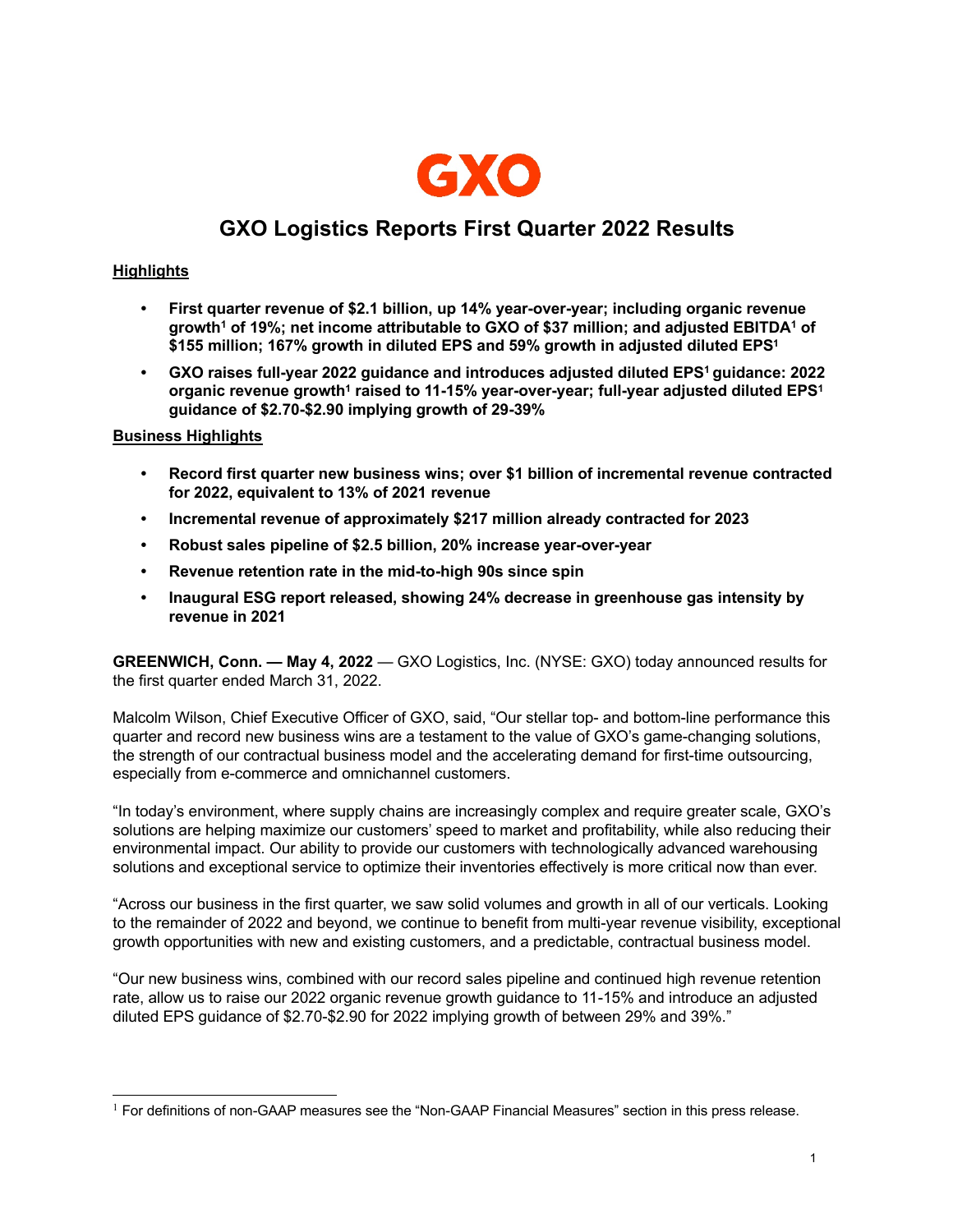## **First Quarter 2022 Results**

Revenue increased to \$2.1 billion, compared with \$1.8 billion for the first quarter 2021. Net income attributable to GXO was \$37 million, compared with \$14 million for the first quarter 2021. GXO reported pro forma net income attributable to GXO of \$18 million for the first quarter 2021. Diluted earnings per share was \$0.32, compared with \$0.12 for the first quarter 2021.

Adjusted net income attributable to  $GXO<sup>1</sup>$  was \$68 million, compared with \$42 million for the first quarter 2021. Adjusted diluted earnings per share<sup>1</sup> was \$0.59, compared with \$0.37 for the first quarter 2021.

Adjusted earnings before interest, taxes, depreciation and amortization ("adjusted EBITDA1") increased to \$155 million from \$132 million in the first quarter 2021. GXO reported pro forma adjusted EBITDA1 of \$143 million for the first quarter 2021.

GXO generated \$46 million of cash flow from operations, compared with \$47 million for the first quarter 2021. In the first quarter 2022, GXO used \$16 million of free cash flow<sup>1</sup> compared to \$20 million for the first quarter 2021.

During the first quarter 2022, GXO won new customer contracts expected to contribute \$344 million in annualized revenue. These wins are expected to generate \$192 million in incremental revenue in 2022. Reflecting these strong new wins, we are raising our revenue guidance to 11-15% organic growth in 2022. The new customer contracts GXO won through the first quarter 2022 are expected to contribute \$217 million in incremental revenue in 2023.

## **2022 Guidance Update**

GXO raises full-year 2022 guidance, as follows:

- Organic revenue growth<sup>1</sup> raised to 11%-15% (previously 8%-12%)
- Adjusted diluted earnings per share<sup>1</sup> of \$2.70-\$2.90 (new metric)
- Adjusted EBITDA<sup>1</sup> of \$707 million to \$742 million
- Return on invested capital<sup>1</sup> greater than  $30\%$
- Free cash flow<sup>1</sup> of approximately 30% of adjusted EBITDA<sup>1</sup>
- Depreciation and amortization between \$260 million and \$280 million
- Net capital expenditures at approximately 3% of sales

The 2022 targets exclude the expected benefits from the pending acquisition of Clipper Logistics plc and assumes constant exchange rates.

#### **GXO Long-Term Guidance**

GXO intends to issue long-term financial targets at its Investor Day in the second half of 2022.

#### **Liquidity Position**

As of March 31, 2022, GXO had approximately \$1.1 billion of total liquidity and \$939 million of total debt. The company's net leverage<sup>1</sup> was 1x, calculated as net debt<sup>1</sup> of \$627 million, divided by the trailing twelve months adjusted EBITDA<sup>1</sup> of \$634 million for the period ended March 31, 2022.

#### **Conference Call**

GXO will hold a conference call on Thursday, May 5, 2022, at 8:30 a.m. Eastern Time. Participants can call toll-free (from US/Canada) 877-407-8029; international callers dial +1 201-689-8029. Conference ID: 13728651. A live webcast of the conference will be available on the Investor Relations area of the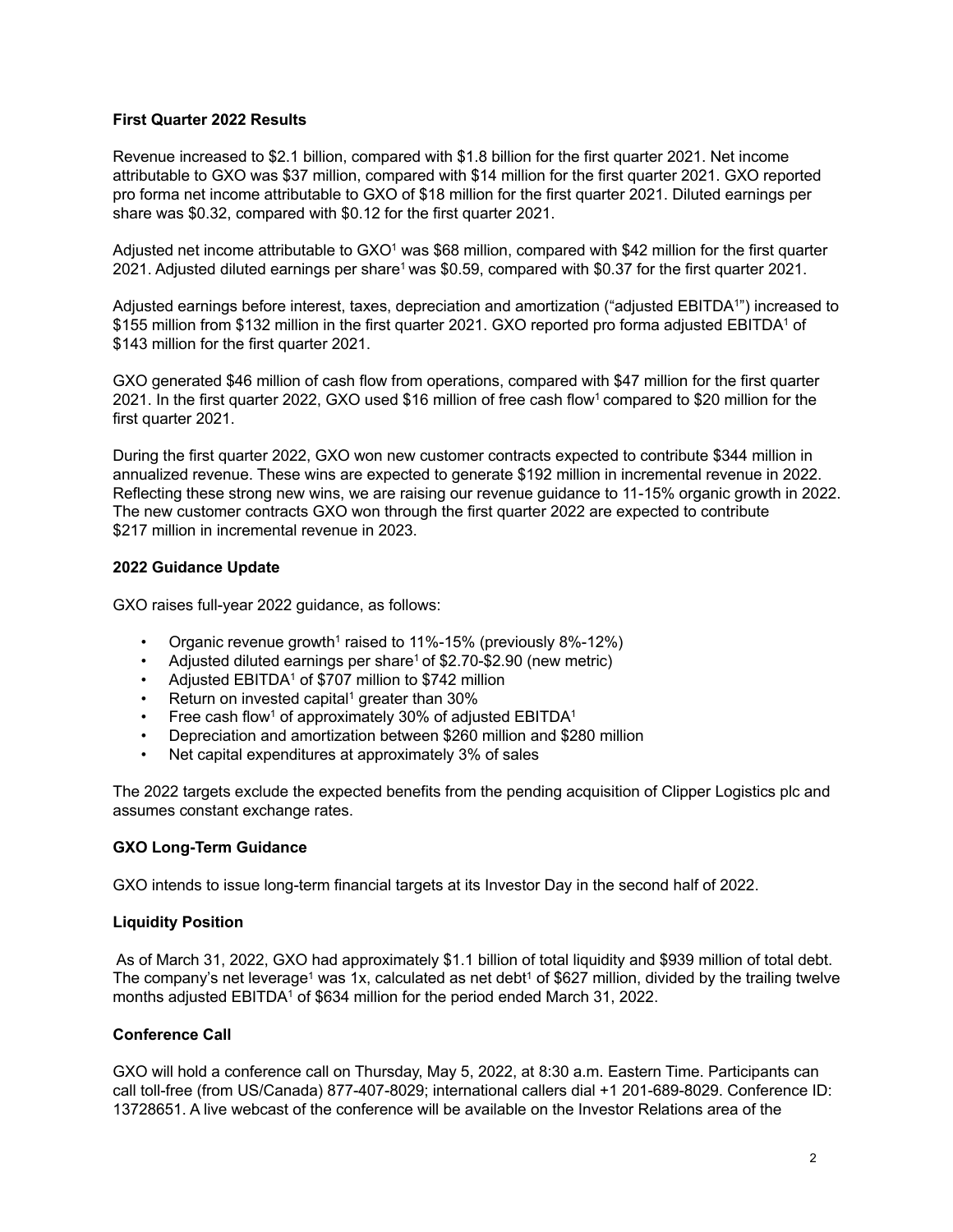company's website, investors.gxo.com. The conference will be archived until May 19, 2022. To access the replay by phone, call toll-free (from US/Canada) 877-660-6853; international callers dial +1 201-612- 7415. Use participant passcode 13728651.

# **About GXO Logistics**

GXO Logistics, Inc. (NYSE: GXO) is the world's largest pure-play contract logistics provider and is benefiting from the rapid growth of e-commerce, automation and outsourcing. GXO is committed to providing a diverse, world-class workplace for approximately 120,000 team members across more than 900 facilities totaling approximately 200 million square feet. The company partners with the world's leading blue-chip companies to solve complex logistics challenges with technologically advanced supply chain and e-commerce solutions, at scale and with speed. GXO corporate headquarters is in Greenwich, Connecticut, USA. Visit GXO.com for more information and connect with GXO on LinkedIn, Twitter, Facebook, Instagram and YouTube.

# **Non-GAAP Financial Measures**

As required by the rules of the Securities and Exchange Commission ("SEC"), we provide reconciliations of the non-GAAP financial measures contained in this press release to the most directly comparable measure under GAAP, which are set forth in the financial tables below.

GXO's non-GAAP financial measures in this press release include: adjusted earnings before interest, taxes, depreciation and amortization ("adjusted EBITDA"), adjusted EBITDA margin, pro forma adjusted EBITDA, pro forma adjusted EBITDA margin, adjusted earnings before interest, taxes and amortization ("adjusted EBITA"), adjusted EBITA margin, pro forma adjusted EBITA, pro forma adjusted EBITA margin, adjusted net income attributable to GXO and adjusted earnings per share (basic and diluted) ("adjusted EPS"), free cash flow, organic revenue, organic revenue growth, net leverage, net debt and return on invested capital ("ROIC").

We believe that the above adjusted financial measures facilitate analysis of our ongoing business operations because they exclude items that may not be reflective of, or are unrelated to, GXO's core operating performance, and may assist investors with comparisons to prior periods and assessing trends in our underlying businesses. Other companies may calculate these non-GAAP financial measures differently, and therefore our measures may not be comparable to similarly titled measures used by other companies. GXO's non-GAAP financial measures should only be used as supplemental measures of our operating performance.

Adjusted EBITDA, pro forma adjusted EBITDA, adjusted EBITA, pro forma adjusted EBITA, adjusted net income attributable to GXO and adjusted EPS include adjustments for transaction and integration costs, as well as restructuring costs and other adjustments as set forth in the financial tables below. Transaction and integration adjustments are generally incremental costs that result from an actual or planned acquisition, divestiture or spin-off and may include transaction costs, consulting fees, retention awards, internal salaries and wages (to the extent the individuals are assigned full-time to integration and transformation activities) and certain costs related to integrating and separating IT systems. Restructuring costs primarily relate to severance costs associated with business optimization initiatives.

Pro forma adjusted EBITDA and pro forma adjusted EBITA include adjustments for allocated corporate expenses and public company standalone costs. Allocated corporate expenses are those expenses that were allocated to the combined financial statements on a carve-out basis in accordance with U.S. GAAP. Public company standalone costs are estimated costs of operating GXO as a public standalone company following its spin-off from XPO Logistics, Inc. effective as of August 2, 2021 and represents the midpoint of our estimated corporate costs.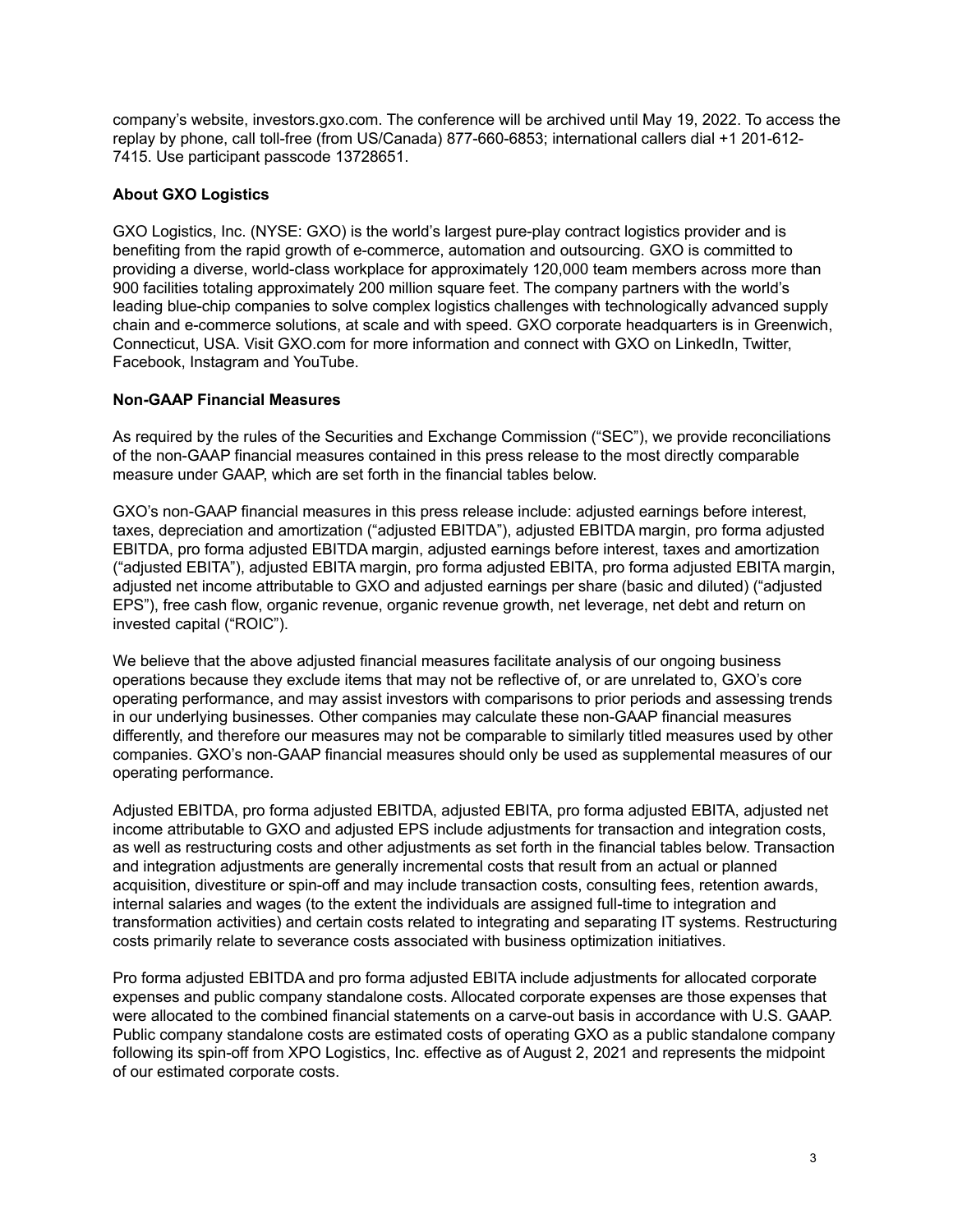We believe that free cash flow is an important measure of our ability to repay maturing debt or fund other uses of capital that we believe will enhance stockholder value. We calculate free cash flow as net cash provided by operating activities less payment for purchases of property and equipment plus proceeds from sale of property and equipment. We believe that adjusted EBITDA, adjusted EBITDA margin, pro forma adjusted EBITDA, adjusted EBITA, adjusted EBITA margin, pro forma adjusted EBITA and pro forma adjusted EBITA margin improve comparability from period to period by removing the impact of our capital structure (interest and financing expenses), asset base (depreciation and amortization), tax impacts and other adjustments as set out in the attached tables, which management has determined are not reflective of core operating activities and thereby assist investors with assessing trends in our underlying businesses. We believe that adjusted net income attributable to GXO and adjusted EPS improve the comparability of our operating results from period to period by removing the impact of certain costs and gains, which management has determined are not reflective of our core operating activities, including amortization of acquisition-related intangible assets. We believe that organic revenue and organic revenue growth are important measures because they exclude the impact of foreign currency exchange rate fluctuations and revenue from acquired businesses. We believe that net leverage and net debt are important measures of our overall liquidity position and are calculated by removing cash and cash equivalents from our total debt and net debt as a ratio of our trailing twelve months adjusted EBITDA. We calculate ROIC as our trailing twelve months adjusted EBITA, net of income taxes paid divided by invested capital. We believe ROIC provides investors with an important perspective on how effectively GXO deploys capital and uses this metric internally as a high-level target to assess overall performance throughout the business cycle.

Management uses these non-GAAP financial measures in making financial, operating and planning decisions and evaluating GXO's ongoing performance.

With respect to our financial targets for full-year 2022 adjusted EBITDA, organic revenue growth, adjusted diluted EPS, ROIC and free cash flow, a reconciliation of these non-GAAP measures to the corresponding GAAP measures is not available without unreasonable effort due to the variability and complexity of the reconciling items described above that we exclude from these non-GAAP target measures. The variability of these items may have a significant impact on our future GAAP financial results and, as a result, we are unable to prepare the forward-looking statements of income and cash flows prepared in accordance with GAAP, that would be required to produce such a reconciliation.

#### *Forward-Looking Statements*

*This press release includes forward-looking statements within the meaning of Section 27A of the Securities Act of 1933, as amended, and Section 21E of the Securities Exchange Act of 1934, as amended. All statements other than statements of historical fact are, or may be deemed to be, forwardlooking statements, including our 2022 financial targets for organic revenue growth, adjusted diluted EPS, adjusted EBITDA, ROIC, free cash flow, depreciation and amortization expense and net capital expenditures; and the expected incremental revenue impact of new customer contracts in 2022 and 2023. In some cases, forward-looking statements can be identified by the use of forward-looking terms such as "anticipate," "estimate," "believe," "continue," "could," "intend," "may," "plan," "potential," "predict," "should," "will," "expect," "objective," "projection," "forecast," "goal," "guidance," "outlook," "effort," "target," "trajectory" or the negative of these terms or other comparable terms. However, the absence of these words does not mean that the statements are not forward-looking. These forward-looking statements are based on certain assumptions and analyses made by the company in light of its experience and its perception of historical trends, current conditions and expected future developments, as well as other factors the company believes are appropriate in the circumstances.*

*These forward-looking statements are subject to known and unknown risks, uncertainties and assumptions that may cause actual results, levels of activity, performance or achievements to be materially different from any future results, levels of activity, performance or achievements expressed or implied by such forward-looking statements. Factors that might cause or contribute to a material*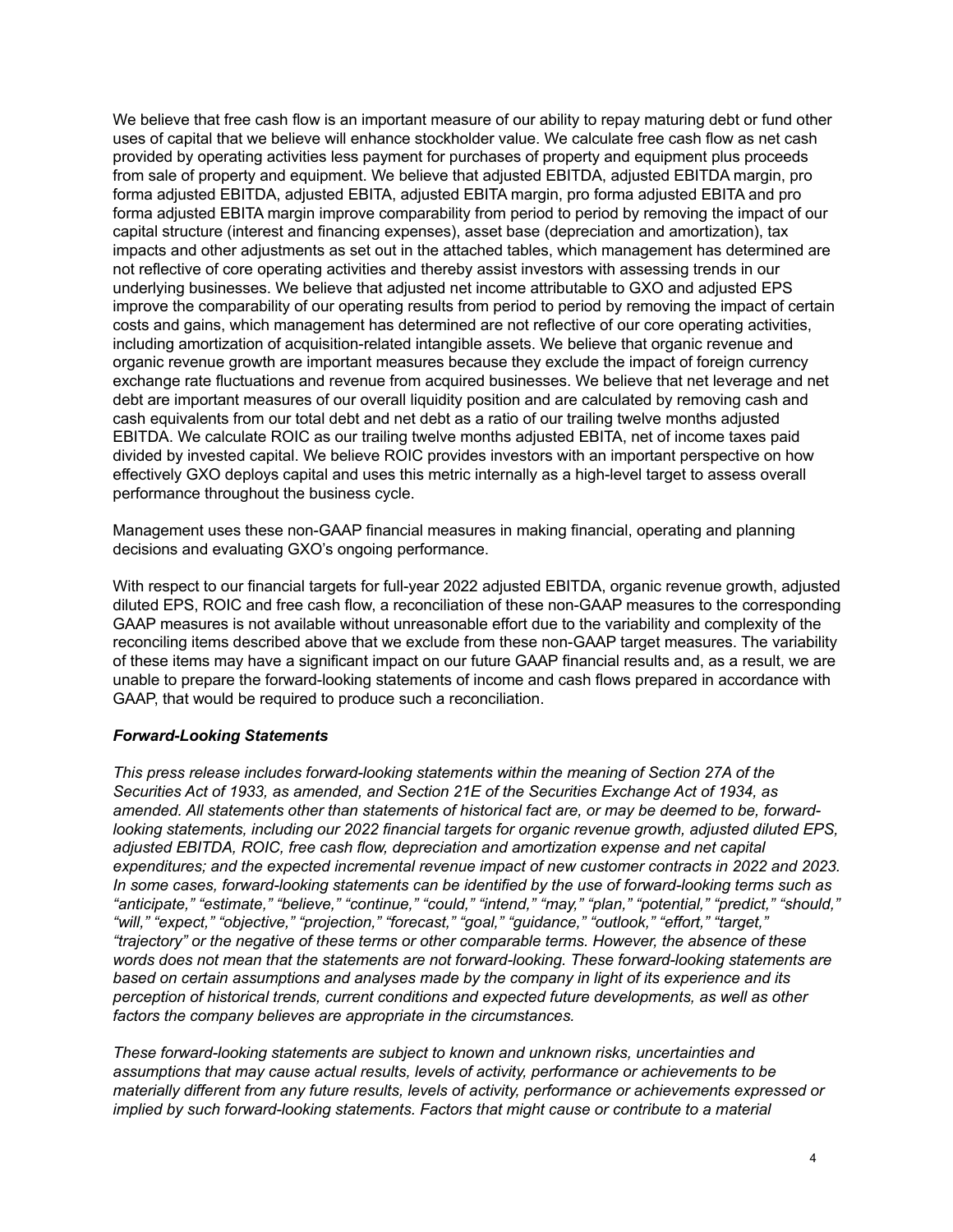*difference include, but are not limited to, the risks discussed in our filings with the SEC and the following: the severity, magnitude, duration and aftereffects of the COVID-19 pandemic and government responses to the COVID-19 pandemic, including vaccine mandates; economic conditions generally; supply chain challenges, including labor shortages; competition and pricing pressures; our ability to align our investments in capital assets, including equipment, and warehouses, to our customers' demands; our ability to successfully integrate and realize anticipated synergies, cost savings and profit improvement opportunities with respect to acquired companies; acquisitions may be unsuccessful or result in other risks or developments that adversely affect our financial condition and results; our ability to develop and implement suitable information technology systems and prevent failures in or breaches of such systems; our ability to raise debt and equity capital; litigation; labor matters, including our ability to manage our subcontractors, and risks associated with labor disputes at our customers' facilities and efforts by labor organizations to organize our employees; risks associated with defined benefit plans for our current and former employees; fluctuations in currency exchange rates; fluctuations in fixed and floating interest rates; issues related to our intellectual property rights; governmental regulation, including trade compliance laws, as well as changes in international trade policies and tax regimes; governmental or political actions, including the United Kingdom's exit from the European Union; natural disasters, terrorist attacks or similar incidents; a material disruption of GXO's operations; the inability to achieve the level of revenue growth, cash generation, cost savings, improvement in profitability and margins, fiscal discipline, or strengthening of competitiveness and operations anticipated or targeted; the impact of potential cyber-attacks and information technology or data security breaches; the inability to implement technology initiatives successfully; the expected benefits of the spin-off, and uncertainties regarding the spin-off, including the*  risk that the spin-off will not produce the desired benefits; and a determination by the IRS that the *distribution or certain related spin-off transactions should be treated as taxable transactions.*

*All forward-looking statements set forth in this press release are qualified by these cautionary statements and there can be no assurance that the actual results or developments anticipated by us will be realized or, even if substantially realized, that they will have the expected consequences to or effects on us or our business or operations. Forward-looking statements set forth in this press release speak only as of the date hereof, and we do not undertake any obligation to update forward-looking statements to reflect subsequent events or circumstances, changes in expectations or the occurrence of unanticipated events, except to the extent required by law.*

#### **Investor Contact**

Chris Jordan +1 (203) 536 8493 chris.jordan@gxo.com

#### **Media Contact**

Matthew Schmidt +1 (203) 307-2809 matt.schmidt@gxo.com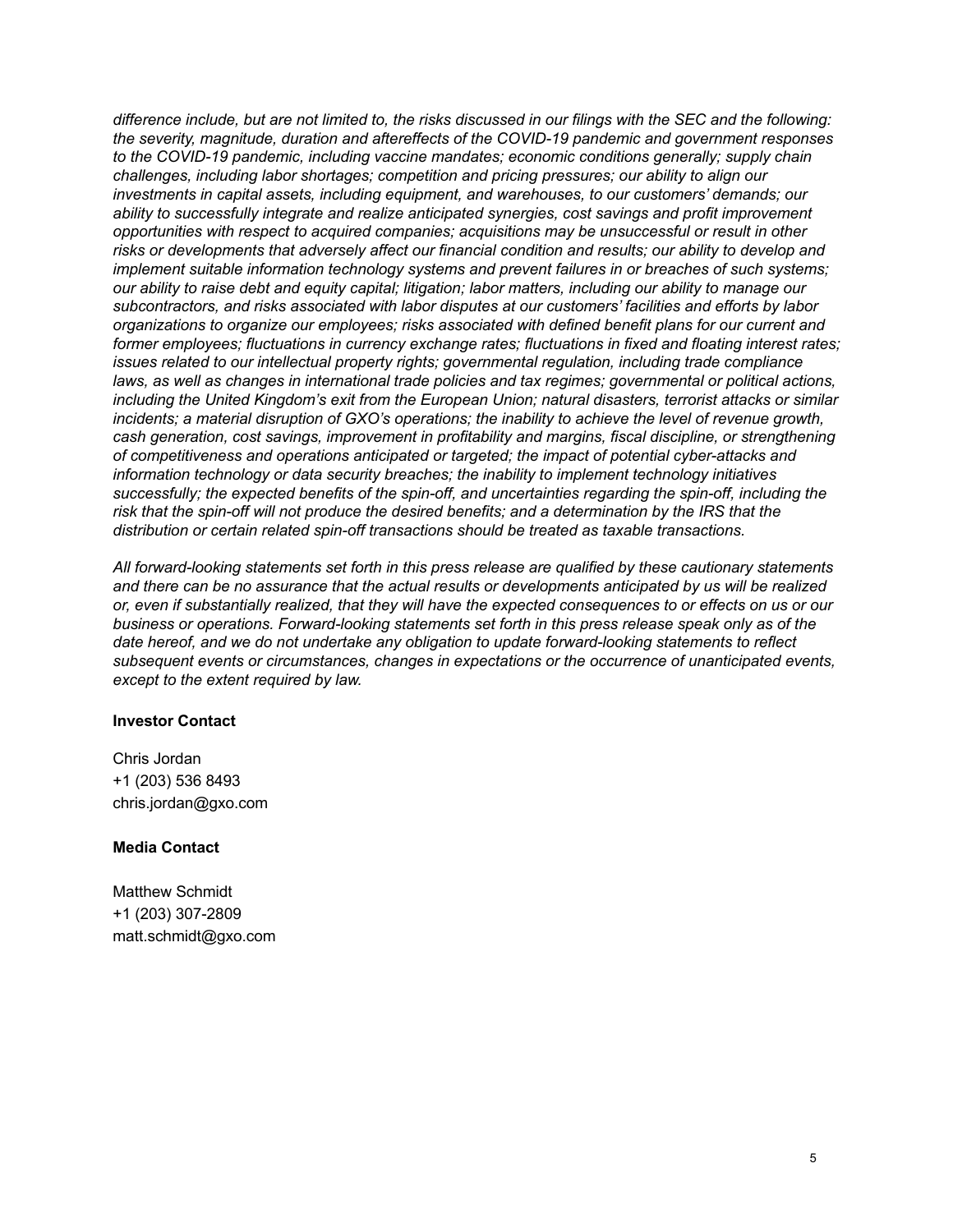## **GXO Logistics, Inc. Condensed Consolidated Statements of Operations (Unaudited)**

|                                                                      | Three Months Ended March 31, |         |                |                 |
|----------------------------------------------------------------------|------------------------------|---------|----------------|-----------------|
| (Dollars in millions, shares in thousands, except per share amounts) |                              | 2022    |                | 2021            |
| <b>Revenue</b>                                                       | $\mathfrak{S}$               | 2,083   | $\mathfrak{F}$ | 1,822           |
| Direct operating expense                                             |                              | 1,748   |                | 1,520           |
| Selling, general and administrative expense                          |                              | 190     |                | 171             |
| Depreciation and amortization expense                                |                              | 76      |                | 79              |
| Transaction and integration costs                                    |                              | 19      |                | 18              |
| Restructuring costs and other                                        |                              | 13      |                | 4               |
| <b>Operating income</b>                                              |                              | 37      |                | 30              |
| Other income, net                                                    |                              | 16      |                |                 |
| Interest expense, net                                                |                              | (4)     |                | (5)             |
| Income before income taxes                                           |                              | 49      |                | 26              |
| Income tax expense                                                   |                              | (11)    |                | (9)             |
| Net income                                                           |                              | 38      |                | $\overline{17}$ |
| Less: Net income attributable to noncontrolling interests            |                              | (1)     |                | (3)             |
| Net income attributable to GXO                                       | \$                           | 37      | \$             | 14              |
|                                                                      |                              |         |                |                 |
| Earnings per share data                                              |                              |         |                |                 |
| Basic earnings per share                                             | $\mathcal{L}$                | 0.32    | $\mathfrak{L}$ | 0.12            |
| Diluted earnings per share                                           | \$                           | 0.32    | \$             | 0.12            |
|                                                                      |                              |         |                |                 |
| Weighted-average common shares outstanding                           |                              |         |                |                 |
| Basic weighted-average common shares outstanding                     |                              | 114,731 |                | 114,626         |
| Diluted weighted-average common shares outstanding                   |                              | 115,569 |                | 114,626         |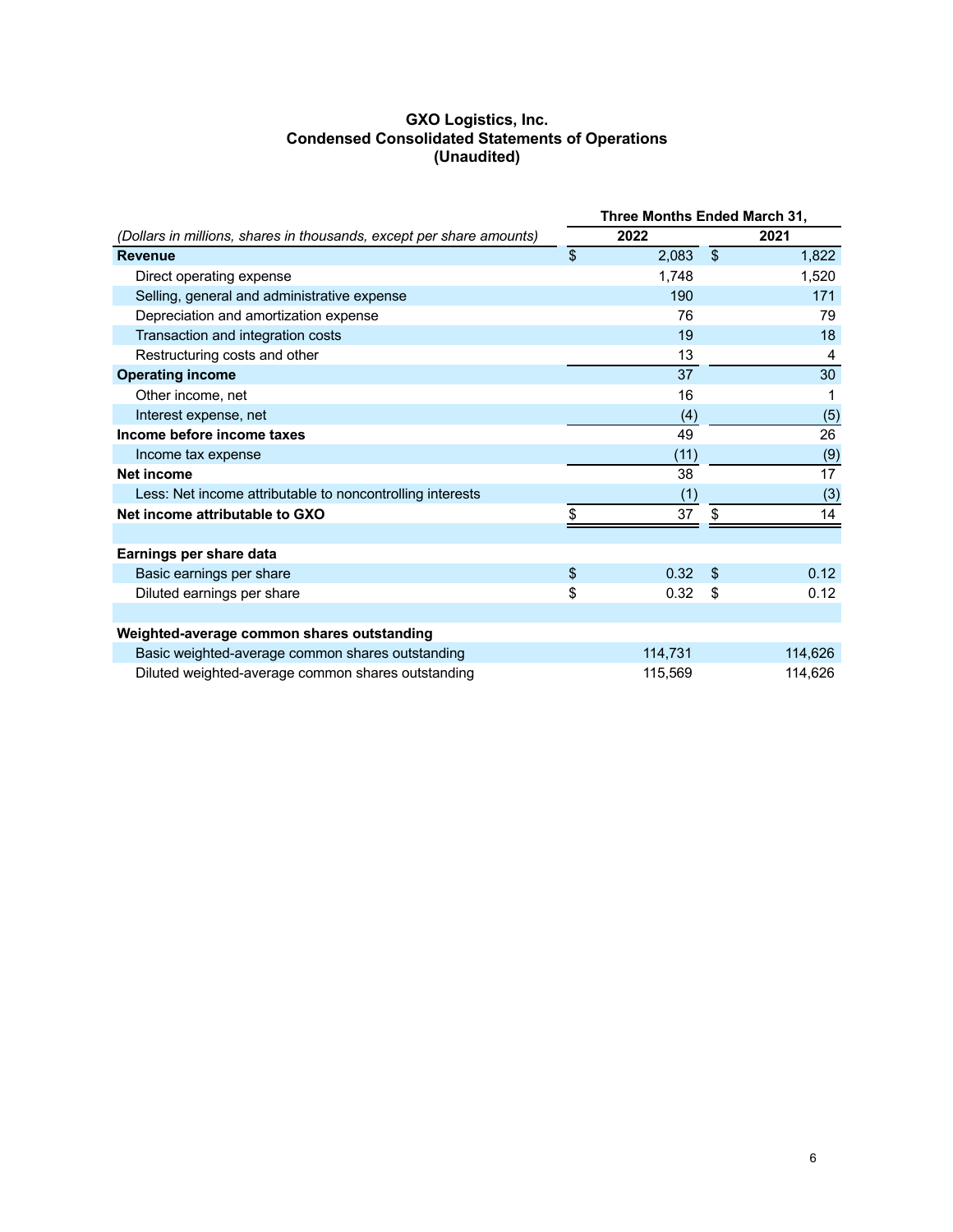#### **GXO Logistics, Inc. Condensed Consolidated Balance Sheets** (**Unaudited**)

| (Dollars in millions, shares in thousands, except per share amounts)                                                                                                                   | March 31,<br>2022 |       |                           | December 31,<br>2021 |  |  |
|----------------------------------------------------------------------------------------------------------------------------------------------------------------------------------------|-------------------|-------|---------------------------|----------------------|--|--|
| <b>ASSETS</b>                                                                                                                                                                          |                   |       |                           |                      |  |  |
| <b>Current assets</b>                                                                                                                                                                  |                   |       |                           |                      |  |  |
| Cash and cash equivalents                                                                                                                                                              | $\frac{1}{2}$     | 312   | $\boldsymbol{\mathsf{S}}$ | 333                  |  |  |
| Accounts receivable, net of allowances of \$13 and \$13,                                                                                                                               |                   | 1,492 |                           | 1,507                |  |  |
| Other current assets                                                                                                                                                                   |                   | 226   |                           | 259                  |  |  |
| <b>Total current assets</b>                                                                                                                                                            |                   | 2,030 |                           | 2,099                |  |  |
| Long-term assets                                                                                                                                                                       |                   |       |                           |                      |  |  |
| Property and equipment, net of \$1,145 and \$1,128 in accumulated<br>depreciation, respectively                                                                                        |                   | 833   |                           | 863                  |  |  |
| Operating lease assets                                                                                                                                                                 |                   | 1,771 |                           | 1,772                |  |  |
| Goodwill                                                                                                                                                                               |                   | 1,986 |                           | 2,017                |  |  |
| Intangible assets, net of \$414 and \$407 in accumulated<br>amortization, respectively                                                                                                 |                   | 239   |                           | 257                  |  |  |
| Other long-term assets                                                                                                                                                                 |                   | 267   |                           | 263                  |  |  |
| <b>Total long-term assets</b>                                                                                                                                                          |                   | 5,096 |                           | 5,172                |  |  |
| <b>Total assets</b>                                                                                                                                                                    | \$                | 7,126 | \$                        | 7,271                |  |  |
| <b>LIABILITIES AND EQUITY</b>                                                                                                                                                          |                   |       |                           |                      |  |  |
| <b>Current liabilities</b>                                                                                                                                                             |                   |       |                           |                      |  |  |
| Accounts payable                                                                                                                                                                       | $\frac{1}{2}$     | 549   | $\boldsymbol{\mathsf{S}}$ | 624                  |  |  |
| Accrued expenses                                                                                                                                                                       |                   | 940   |                           | 998                  |  |  |
| Short-term borrowings and obligations under finance leases                                                                                                                             |                   | 32    |                           | 34                   |  |  |
| Current operating lease liabilities                                                                                                                                                    |                   | 455   |                           | 453                  |  |  |
| Other current liabilities                                                                                                                                                              |                   | 146   |                           | 220                  |  |  |
| <b>Total current liabilities</b>                                                                                                                                                       |                   | 2,122 |                           | 2,329                |  |  |
| <b>Long-term liabilities</b>                                                                                                                                                           |                   |       |                           |                      |  |  |
| Long-term debt and obligations under finance leases                                                                                                                                    |                   | 907   |                           | 927                  |  |  |
| Long-term operating lease liabilities                                                                                                                                                  |                   | 1,388 |                           | 1,391                |  |  |
| Other long-term liabilities                                                                                                                                                            |                   | 334   |                           | 234                  |  |  |
| <b>Total long-term liabilities</b>                                                                                                                                                     |                   | 2,629 |                           | 2,552                |  |  |
| <b>Commitments and contingencies</b>                                                                                                                                                   |                   |       |                           |                      |  |  |
| Stockholders' Equity                                                                                                                                                                   |                   |       |                           |                      |  |  |
| Common Stock, \$0.01 par value per share, 300,000 shares<br>authorized, 114,840 and 114,659 shares issued and outstanding,<br>as of March 31, 2022 and December 31, 2021, respectively |                   | 1     |                           | 1                    |  |  |
| Preferred Stock, \$0.01 par value per share, 10,000 shares<br>authorized, 0 shares issued and outstanding, as of March 31, 2022<br>and December 31, 2021, respectively                 |                   |       |                           |                      |  |  |
| Additional paid-in capital                                                                                                                                                             |                   | 2,349 |                           | 2,354                |  |  |
| Retained earnings                                                                                                                                                                      |                   | 163   |                           | 126                  |  |  |
| Accumulated other comprehensive loss                                                                                                                                                   |                   | (172) |                           | (130)                |  |  |
| Total stockholders' equity before noncontrolling interests                                                                                                                             |                   | 2,341 |                           | 2,351                |  |  |
| Noncontrolling interests                                                                                                                                                               |                   | 34    |                           | 39                   |  |  |
| <b>Total equity</b>                                                                                                                                                                    |                   | 2,375 |                           | 2,390                |  |  |
| <b>Total liabilities and equity</b>                                                                                                                                                    | \$                | 7,126 | \$                        | 7,271                |  |  |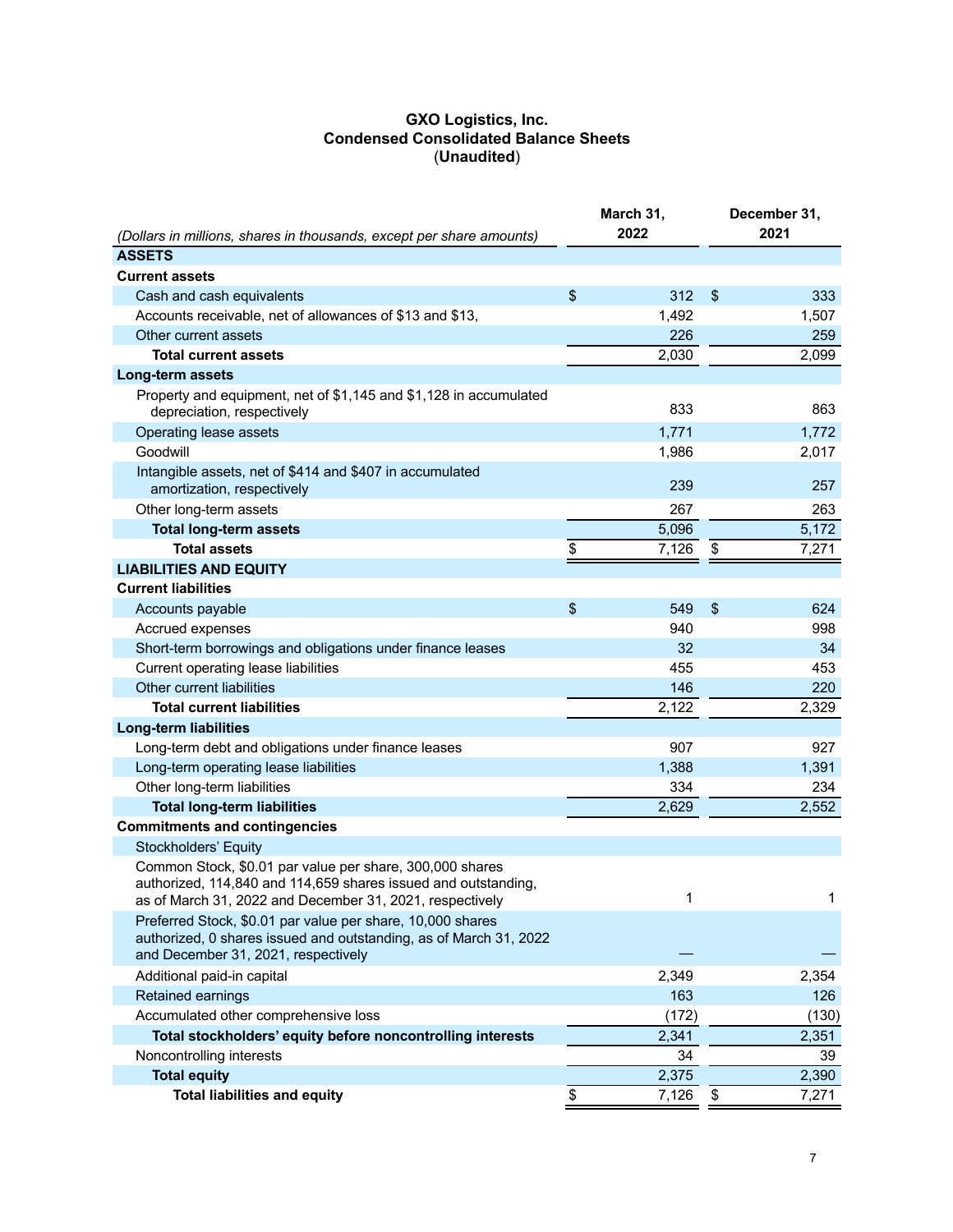## **GXO Logistics, Inc. Condensed Consolidated Statements of Cash Flows** (**Unaudited**)

|                                                                                     | Three Months Ended March 31, |                  |                 |                  |
|-------------------------------------------------------------------------------------|------------------------------|------------------|-----------------|------------------|
| (In millions)                                                                       |                              | 2022             |                 | 2021             |
| <b>Cash flows from operating activities:</b>                                        |                              |                  |                 |                  |
| <b>Net income</b>                                                                   | \$                           | 38               | \$              | 17               |
| Adjustments to reconcile net income to net cash provided by<br>operating activities |                              |                  |                 |                  |
| Depreciation and amortization expense                                               |                              | 76               |                 | 79               |
| Stock-based compensation expense                                                    |                              | 6                |                 | 5                |
| Deferred tax benefit                                                                |                              | 3                |                 | 6                |
| Other                                                                               |                              | $\overline{4}$   |                 | (7)              |
| Changes in operating assets and liabilities                                         |                              |                  |                 |                  |
| Accounts receivable                                                                 |                              | (33)             |                 | 3                |
| Other assets                                                                        |                              | (7)              |                 | (65)             |
| Accounts payable                                                                    |                              | (39)             |                 | (17)             |
| Accrued expenses and other liabilities                                              |                              | (2)              |                 | 26               |
| Net cash provided by operating activities                                           |                              | 46               |                 | 47               |
| <b>Cash flows from investing activities:</b>                                        |                              |                  |                 |                  |
| Capital expenditures                                                                |                              | (65)             |                 | (67)             |
| Proceeds from sales of property and equipment                                       |                              | 3                |                 |                  |
| Purchase and sale of affiliate trade receivables, net                               |                              |                  |                 | 20               |
| Acquisition of businesses, net of cash acquired                                     |                              |                  |                 | 9                |
| Other                                                                               |                              | 18               |                 |                  |
| Net cash used in investing activities                                               |                              | (44)             |                 | (38)             |
| <b>Cash flows from financing activities</b>                                         |                              |                  |                 |                  |
| Repayment of debt related to securitization transactions and other                  |                              |                  |                 | (25)             |
| Repayment of debt and finance leases                                                |                              | (9)              |                 | (26)             |
| Net transfers from XPO Logistics, Inc.                                              |                              |                  |                 | 138              |
| Other                                                                               |                              | (9)              |                 | (7)              |
| Net cash provided by (used in) financing activities                                 |                              | (18)             |                 | 80               |
| Effect of exchange rates on cash and cash equivalents                               |                              | $\overline{(5)}$ |                 | $\overline{(3)}$ |
| Net increase (decrease) in cash and cash equivalents                                |                              | (21)             |                 | 86               |
| Cash and cash equivalents, beginning of period                                      |                              | 333              |                 | 328              |
| Cash and cash equivalents, end of period                                            | \$                           | 312              | $\overline{\$}$ | 414              |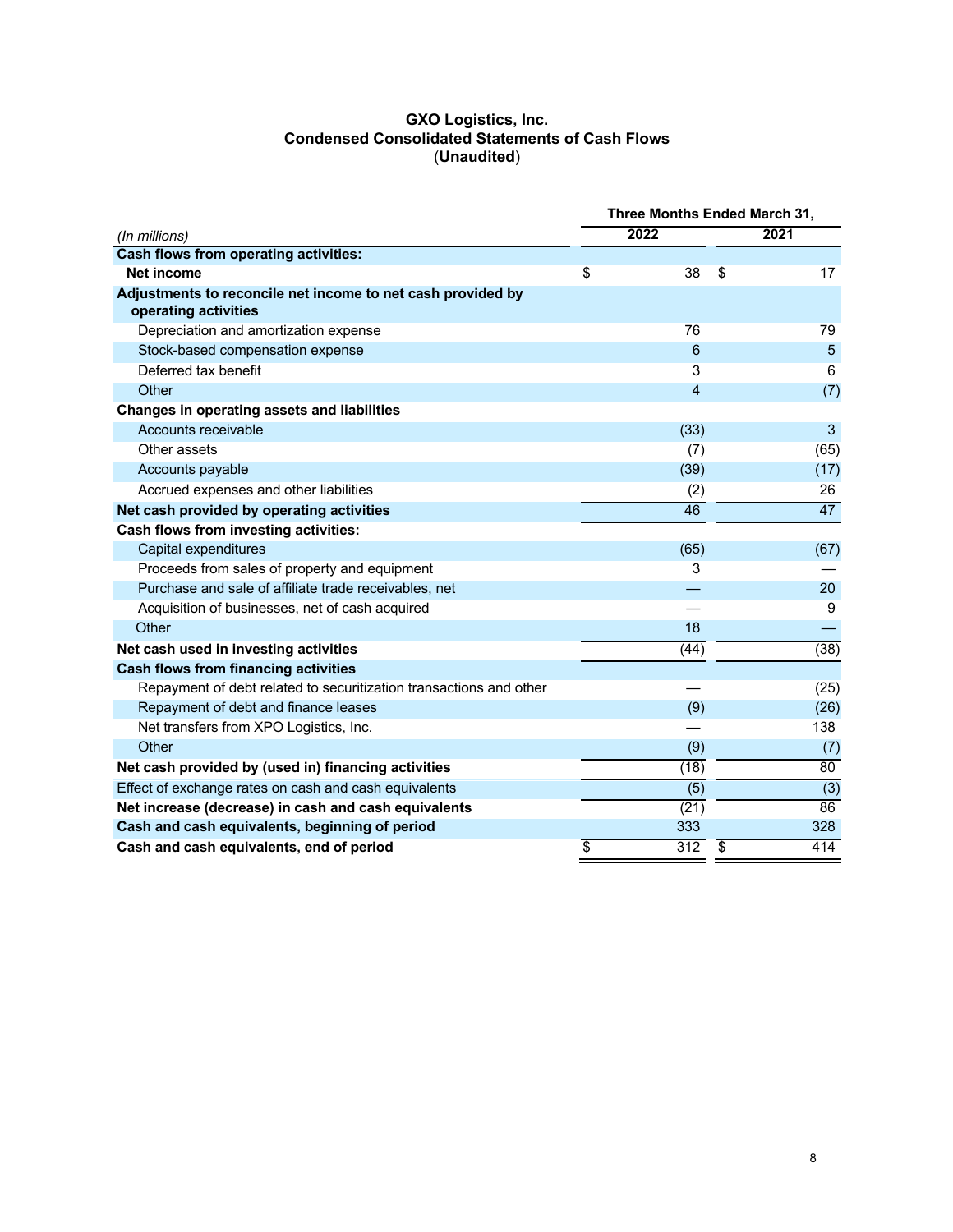## **Key Data Disaggregation of Revenues** (**Unaudited**)

We disaggregated our revenue by geographic area. Our revenue disaggregated by geographical area, based on sales office locations, was as follows:

|                      | Three Months Ended March 31, |       |     |       |
|----------------------|------------------------------|-------|-----|-------|
| (In millions)        |                              | 2022  |     | 2021  |
| United Kingdom       | \$                           | 704   | \$  | 552   |
| <b>United States</b> |                              | 681   |     | 584   |
| France               |                              | 176   |     | 180   |
| <b>Netherlands</b>   |                              | 170   |     | 148   |
| Spain                |                              | 120   |     | 119   |
| Other                |                              | 232   |     | 239   |
| <b>Total</b>         | \$.                          | 2,083 | \$. | 1,822 |

Our revenue can also be disaggregated by various verticals, reflecting our customers' principal industry sector. Our revenue disaggregated by industry sector was as follows:

|                                                        | Three Months Ended March 31, |       |    |       |
|--------------------------------------------------------|------------------------------|-------|----|-------|
| (In millions)                                          |                              | 2022  |    | 2021  |
| E-commerce, omnichannel retail and consumer technology | £.                           | 1,130 | \$ | 951   |
| Food and beverage                                      |                              | 338   |    | 299   |
| Industrial and manufacturing                           |                              | 263   |    | 248   |
| Consumer packaged goods                                |                              | 213   |    | 186   |
| Other                                                  |                              | 139   |    | 138   |
| Total                                                  |                              | 2.083 | S  | 1.822 |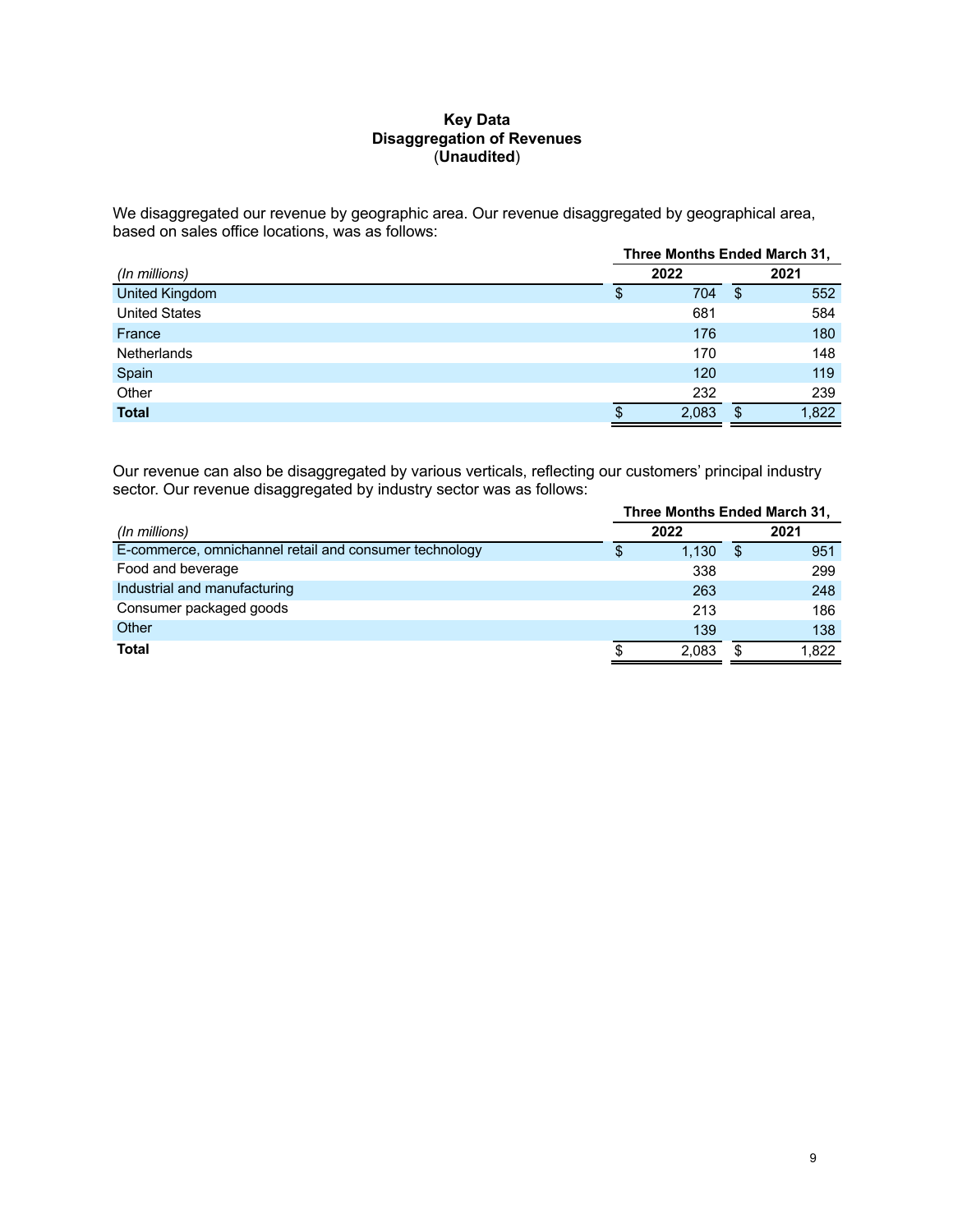# **GXO Logistics, Inc. Reconciliation of Net Income to Adjusted EBITDA and Adjusted EBITDA margin (Unaudited)**

| Three Months Ended March 31,                                                    |                           |       |     |       |               |                            |
|---------------------------------------------------------------------------------|---------------------------|-------|-----|-------|---------------|----------------------------|
| (In millions)                                                                   |                           | 2022  |     | 2021  |               | 2021                       |
|                                                                                 |                           |       |     |       |               | (Pro forma) <sup>(1)</sup> |
| Net income attributable to GXO                                                  | \$                        | 37    | \$  | 14    | \$            | 18                         |
| Net income attributable to noncontrolling interests                             |                           |       |     | 3     |               | 3                          |
| Net income                                                                      | $\boldsymbol{\mathsf{S}}$ | 38    | \$  | 17    | $\mathcal{S}$ | 21                         |
| Interest expense, net                                                           |                           | 4     |     | 5     |               | 7                          |
| Income tax expense                                                              |                           | 11    |     | 9     |               | 11                         |
| Depreciation and amortization expense                                           |                           | 76    |     | 79    |               | 79                         |
| Transaction and integration costs                                               |                           | 19    |     | 18    |               | 18                         |
| Restructuring costs and other                                                   |                           | 13    |     | 4     |               | 4                          |
| Unrealized gain on foreign currency options                                     |                           | (6)   |     |       |               |                            |
| Adjusted EBITDA <sup>(2)</sup>                                                  | \$.                       | 155   | \$. | 132   | \$            | 140                        |
| Allocated corporate expense <sup>(3)</sup><br>Public company standalone cost(4) |                           |       |     |       |               | 16<br>(13)                 |
| Pro forma adjusted EBITDA(1)(2)                                                 |                           |       |     |       | \$            | 143                        |
|                                                                                 |                           |       |     |       |               |                            |
| Revenue                                                                         | \$                        | 2,083 | \$  | 1,822 | S             | 1,822                      |
| Adjusted EBITDA margin(5)                                                       |                           | 7%    |     | 7%    |               | 8 %                        |

(1) Pro forma as prepared under combined financial statements for all periods before August 2, 2021, includes allocated expenses from XPO Corporate.

(2) See the "Non-GAAP Financial Measures" section of this press release.

(3) Excludes the impact of adjusted items and allocated interest expense, income tax, depreciation and amortization from XPO Corporate.

(4) Estimated costs of operating GXO as a standalone public company.

(5) Adjusted EBITDA margin is calculated as adjusted EBITDA divided by revenue.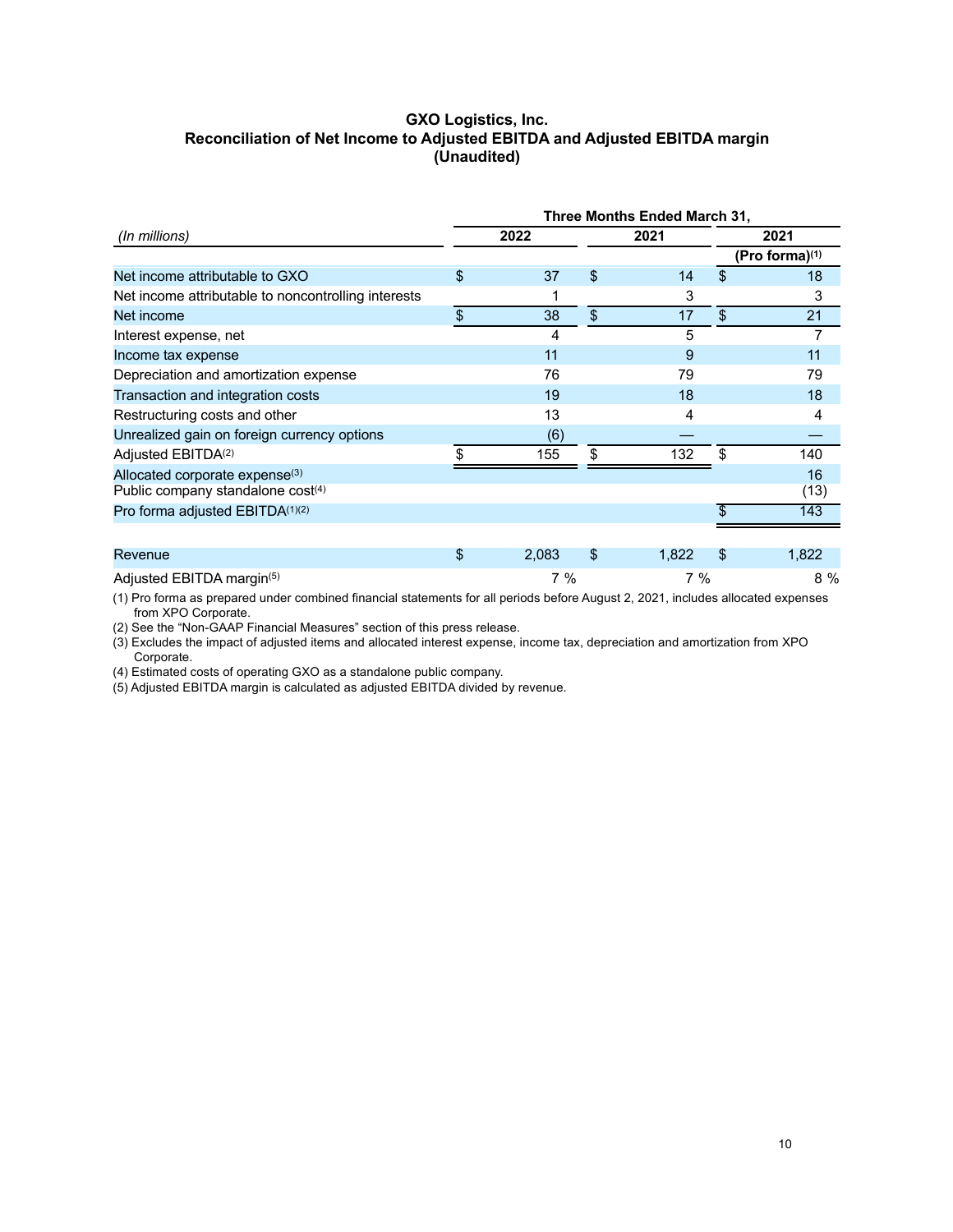# **GXO Logistics, Inc. Reconciliation of Net Income to Adjusted EBITA and Adjusted EBITA margin (Unaudited)**

|                                                     |                           |       |                           | Three Months Ended March 31, |               |                |
|-----------------------------------------------------|---------------------------|-------|---------------------------|------------------------------|---------------|----------------|
| (In millions)                                       |                           | 2022  |                           | 2021                         |               | 2021           |
|                                                     |                           |       |                           |                              |               | (Pro forma)(1) |
| Net income attributable to GXO                      | \$                        | 37    | \$                        | 14                           | $\mathcal{S}$ | 18             |
| Net income attributable to noncontrolling interests |                           |       |                           | 3                            |               | 3              |
| Net income                                          | $\boldsymbol{\mathsf{S}}$ | 38    | $\boldsymbol{\mathsf{S}}$ | 17                           | \$            | 21             |
| Interest expense, net                               |                           | 4     |                           | 5                            |               | 7              |
| Income tax expense                                  |                           | 11    |                           | 9                            |               | 11             |
| Amortization expense                                |                           | 14    |                           | 14                           |               | 14             |
| Transaction and integration cost                    |                           | 19    |                           | 18                           |               | 18             |
| Restructuring costs                                 |                           | 13    |                           | 4                            |               | 4              |
| Unrealized gain on foreign currency options         |                           | (6)   |                           |                              |               |                |
| Adjusted EBITA(2)                                   | \$                        | 93    | \$                        | 67                           | \$            | 75             |
| Depreciation expense <sup>(3)</sup>                 |                           |       |                           |                              |               | 6              |
| Allocated corporate expense <sup>(4)</sup>          |                           |       |                           |                              |               | 16             |
| Public company standalone cost(5)                   |                           |       |                           |                              |               | (13)           |
| Pro forma adjusted EBITA(1)(2)                      |                           |       |                           |                              |               | 84             |
|                                                     |                           |       |                           |                              |               |                |
| Revenue                                             | \$                        | 2,083 | \$                        | 1,822                        | \$            | 1,822          |
| Adjusted EBITA margin <sup>(6)</sup>                |                           | 4%    |                           | 4%                           |               | 5 %            |

(1) Pro forma as prepared under combined financial statements for all periods before August 2, 2021, includes allocated expenses from XPO Corporate.

(2) See the "Non-GAAP Financial Measures" section of this press release.

(3) Allocated depreciation from XPO Corporate for all periods prior to August 2, 2021.

(4) Excludes the impact of adjusted items and allocated interest expense, income tax, depreciation and amortization from XPO Corporate.

(5) Estimated costs of operating GXO as a standalone public company.

(6) Adjusted EBITA margin is calculated as adjusted EBITA divided by revenue.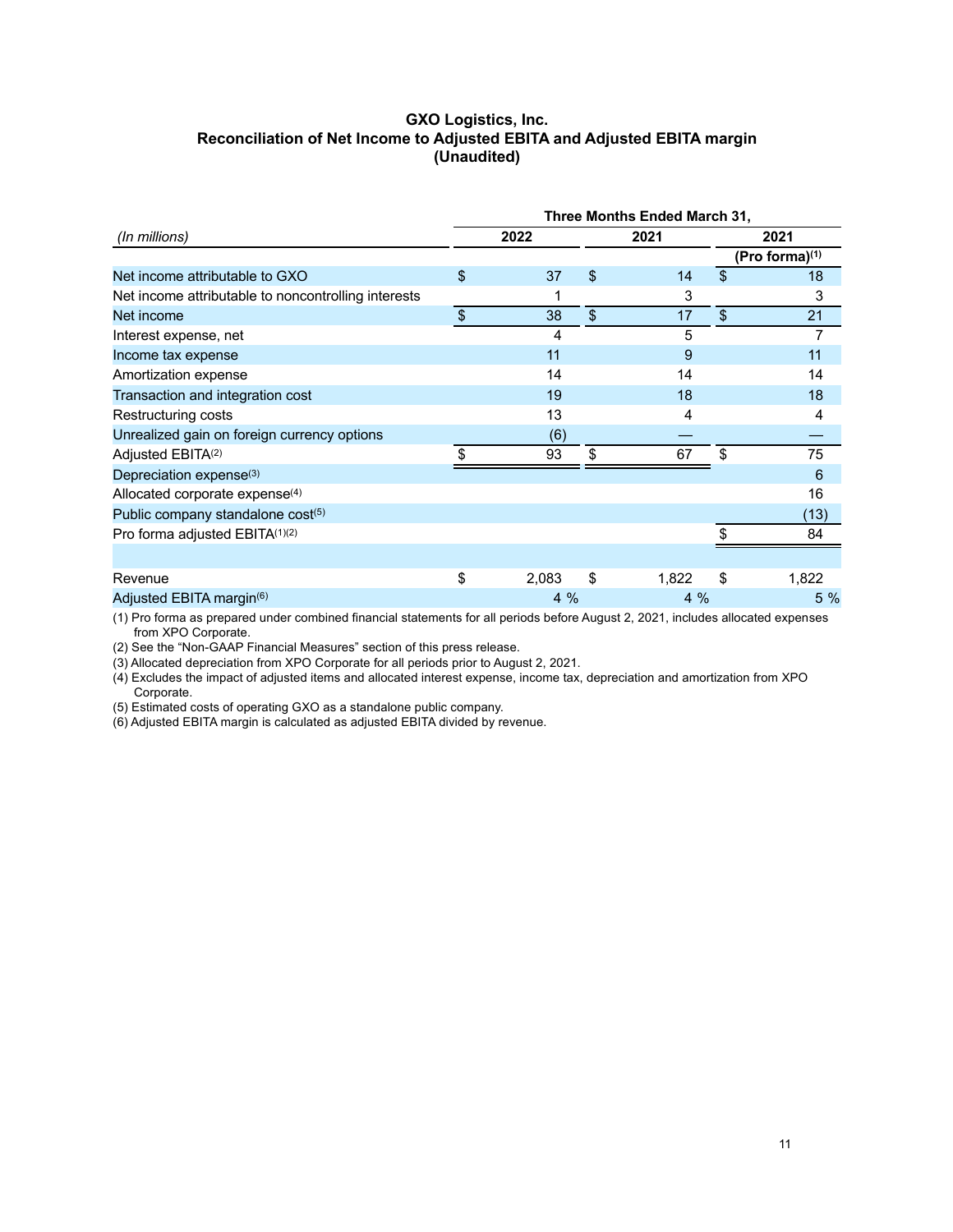# **GXO Logistics, Inc. Reconciliation of Net Income to Adjusted Net Income and Adjusted Net Income Per Share (Unaudited)**

|                                                                      | Three Months Ended March 31, |         |                |         |
|----------------------------------------------------------------------|------------------------------|---------|----------------|---------|
| (Dollars in millions, shares in thousands, except per share amounts) |                              | 2022    |                | 2021    |
| Net income attributable to GXO                                       | \$                           | 37      | $\mathbf{\$}$  | 14      |
| Amortization expense                                                 |                              | 14      |                | 14      |
| Transaction and integration costs                                    |                              | 19      |                | 18      |
| Restructuring costs                                                  |                              | 13      |                | 4       |
| Unrealized gain on foreign currency options                          |                              | (6)     |                |         |
| Income tax associated with the adjustments above(1)                  |                              | (9)     |                | (8)     |
| Adjusted net income attributable to GXO(2)                           | \$                           | 68      | \$             | 42      |
|                                                                      |                              |         |                |         |
| Adjusted basic earnings per share <sup>(2)</sup>                     | \$                           | 0.59    | \$             | 0.37    |
| Adjusted diluted earnings per share <sup>(2)</sup>                   | \$                           | 0.59    | \$             | 0.37    |
|                                                                      |                              |         |                |         |
| Weighted-average shares outstanding:                                 |                              |         |                |         |
| Basic weighted-average common shares outstanding                     |                              | 114,731 |                | 114,626 |
| Diluted weighted-average common shares outstanding                   |                              | 115,569 |                | 114,626 |
|                                                                      |                              |         |                |         |
| Aggregated tax of all non-tax related adjustments reflected above:   |                              |         |                |         |
| Unrealized gain on foreign currency options                          | \$                           | 2       | $\mathfrak{s}$ |         |
| Amortization expense                                                 |                              | (3)     |                | (3)     |
| Transaction and integration costs                                    |                              | (5)     |                | (4)     |
| Restructuring costs                                                  |                              | (3)     |                | (1)     |
| Total income tax associated with the adjustments above               | \$                           | (9)     | \$             | (8)     |

(1) The income tax rate applied to items is based on the GAAP annual effective tax rate, excluding discrete items and contributionsand margin-based taxes.

(2) See the "Non-GAAP Financial Measures" section of this press release.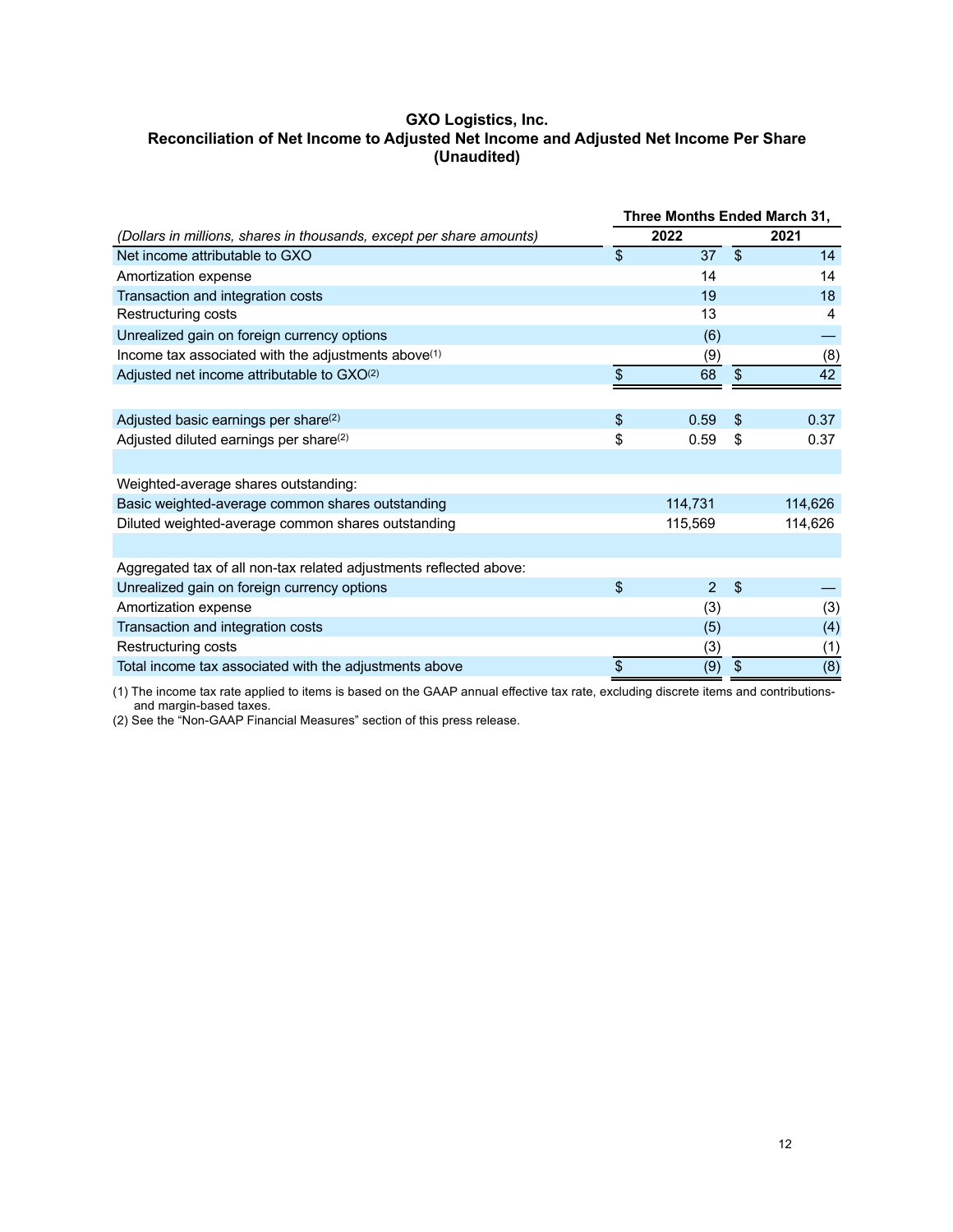# **GXO Logistics, Inc. Other Reconciliations (Unaudited)**

Reconciliation of Cash Flows from Operating Activities to Free Cash Flow:

|                                                 | Three Months Ended March 31, |  |      |  |
|-------------------------------------------------|------------------------------|--|------|--|
| (In millions)                                   | 2022                         |  | 2021 |  |
| Net cash provided by operating activities       | 46                           |  |      |  |
| Payment for purchases of property and equipment | (65)                         |  | (67) |  |
| Proceeds from sale of property and equipment    |                              |  |      |  |
| Free Cash Flow $(1)$                            | (16)                         |  | (20) |  |
|                                                 |                              |  |      |  |

(1) See the "Non-GAAP Financial Measures" section of this press release.

Reconciliation of Revenue to Organic Revenue:

| Three Months Ended March 31,   |   |        |    |       |  |  |
|--------------------------------|---|--------|----|-------|--|--|
| (In millions)                  |   | 2022   |    | 2021  |  |  |
| Revenue                        | S | 2.083  | \$ | 1,822 |  |  |
| Foreign exchange rates         |   | 79     |    |       |  |  |
| Organic revenue <sup>(1)</sup> |   | 2.162  | Œ  | 1,822 |  |  |
|                                |   |        |    |       |  |  |
| Revenue growth <sup>(2)</sup>  |   | $14\%$ |    |       |  |  |

Organic revenue growth<sup>(1)(3)</sup> 19 %

(1) See the "Non-GAAP Financial Measures" section of this press release.

(2) Revenue growth is calculated as the change in year-over year revenue growth, expressed as a percentage of 2021 revenue.

(3) Organic revenue growth is calculated as the relative change in year-over-year organic revenue, expressed as a percentage of 2021 organic revenue.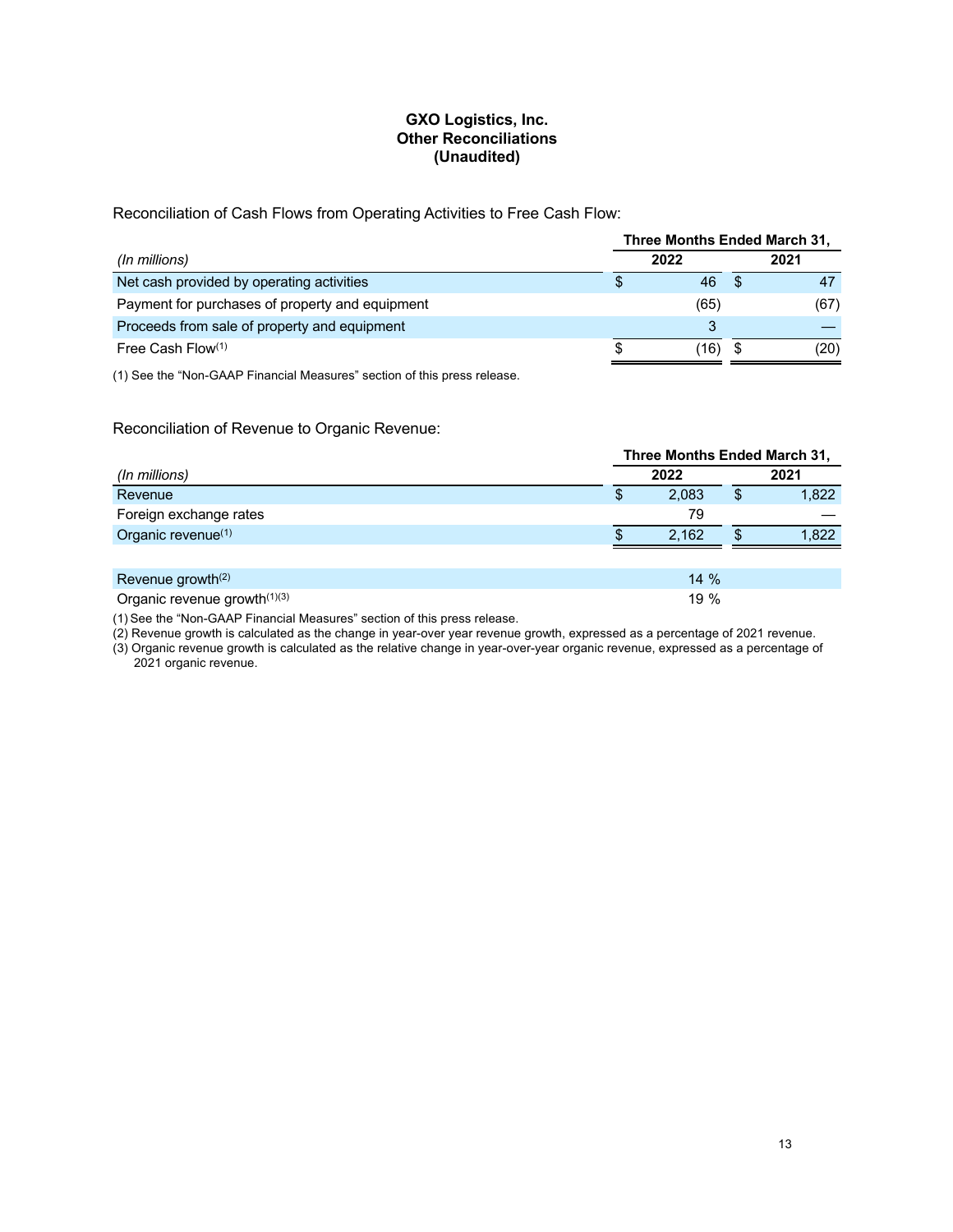# **GXO Logistics, Inc. Liquidity Reconciliations (Unaudited)**

# Reconciliation of Net Debt:

|                                 |    | March 31, |
|---------------------------------|----|-----------|
| (In millions)                   |    | 2022      |
| Short-term debt                 | Φ  | 32        |
| Long-term debt                  |    | 907       |
| <b>Total Debt</b>               | \$ | 939       |
| Less: Cash and cash equivalents |    | 312       |
| Net debt                        |    | 627       |

## Reconciliation of Net Leverage:

|                                                       | March 31, |     |  |
|-------------------------------------------------------|-----------|-----|--|
| (In millions)                                         | 2022      |     |  |
| Net debt                                              |           | 627 |  |
| Trailing twelve months adjusted EBITDA <sup>(1)</sup> |           | 634 |  |
| Net Leverage $(1)$                                    |           | 1x  |  |

(1) See the "Non-GAAP Financial Measures" section of this press release.

Reconciliation of Net Income to Trailing Twelve Months Adjusted EBITDA:

|                                                        | Three Months Ended March 31, |      |      |      |      | <b>Year Ended</b><br>December 31, |    | <b>Trailing Twelve</b><br><b>Months Ended</b><br>March 31, |  |
|--------------------------------------------------------|------------------------------|------|------|------|------|-----------------------------------|----|------------------------------------------------------------|--|
| (In millions)                                          |                              | 2022 |      | 2021 |      | 2021                              |    | 2022                                                       |  |
| Net income attributable to GXO                         | \$                           | 37   | -\$  | 14   | - \$ | $153$ \$                          |    | 176                                                        |  |
| Net income attributable to noncontrolling<br>interests |                              |      |      | 3    |      | 8                                 |    | 6                                                          |  |
| Net income                                             |                              | 38   | - \$ | 17   | \$   | 161                               | \$ | 182                                                        |  |
| Interest expense, net                                  |                              | 4    |      | 5    |      | 21                                |    | 20                                                         |  |
| Income tax expense (benefit)                           |                              | 11   |      | 9    |      | (8)                               |    | (6)                                                        |  |
| Depreciation and amortization expense                  |                              | 76   |      | 79   |      | 335                               |    | 332                                                        |  |
| Transaction and integration costs                      |                              | 19   |      | 18   |      | 99                                |    | 100                                                        |  |
| Restructuring costs                                    |                              | 13   |      | 4    |      | 4                                 |    | 13                                                         |  |
| Unrealized gain on foreign currency<br>options         |                              | (6)  |      |      |      | (1)                               |    | (7)                                                        |  |
| Adjusted EBITDA <sup>(1)</sup>                         |                              | 155  |      | 132  |      | 611                               |    | 634                                                        |  |

(1) See the "Non-GAAP Financial Measures" section of this press release.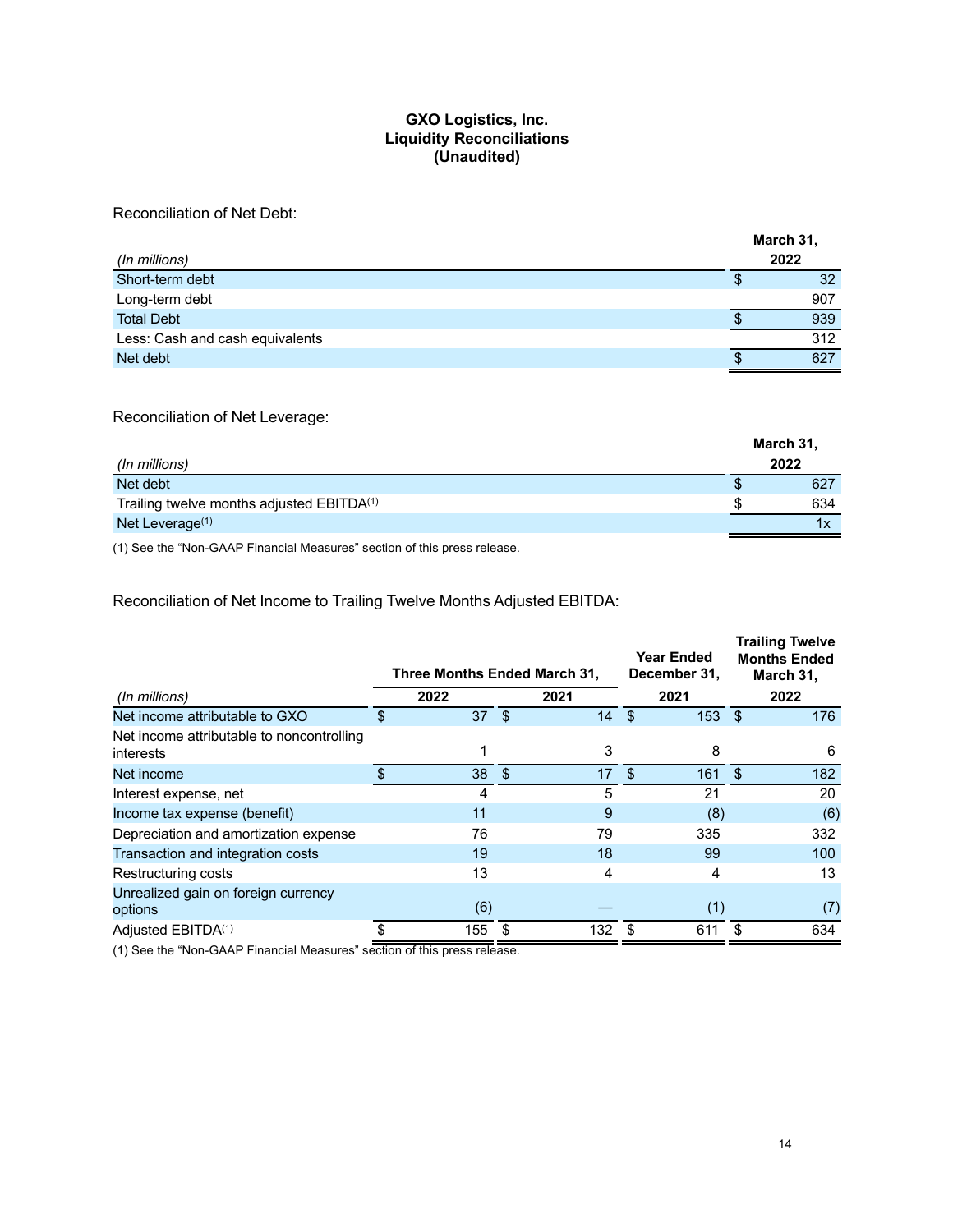## **GXO Logistics, Inc. Return on Invested Capital (Unaudited)**

|                                                         |      | Three Months Ended March 31, |                   | <b>Year Ended</b><br>December 31, |      | <b>Trailing Twelve</b><br><b>Months Ended</b><br>March 31, |      |      |
|---------------------------------------------------------|------|------------------------------|-------------------|-----------------------------------|------|------------------------------------------------------------|------|------|
| (In millions)                                           | 2022 |                              |                   | 2021                              | 2021 |                                                            | 2022 |      |
|                                                         |      |                              | (Pro forma) $(1)$ |                                   |      |                                                            |      |      |
| Adjusted EBITA(1)(2)                                    | S    | 93                           | - \$              | 84                                | \$   | 374                                                        | \$.  | 383  |
| Cash paid for income taxes                              |      | (5)                          |                   | (6)                               |      | (75)                                                       |      | (74) |
| Adjusted EBITA <sup>(1)(2)</sup> , net of taxes<br>paid | \$   | 88                           |                   | 78                                | £.   | 299                                                        |      | 309  |

(1) Pro forma as prepared under combined financial statements for all periods before August 2, 2021, includes allocated expenses from XPO Corporate.

(2) See the "Non-GAAP Financial Measures" section of this press release.

| (In millions)                   |   | March 31, 2022 |
|---------------------------------|---|----------------|
| <b>Total Equity</b>             | Φ | 2,375          |
| Plus: Debt                      |   | 939            |
| Less: Cash and Cash equivalents |   | 312            |
| Less: Goodwill                  |   | 1,986          |
| Less: Intangible assets, net    |   | 239            |
| <b>Invested Capital</b>         |   | 777            |
|                                 |   |                |

Ratio of Return on Invested Capital<sup>(1)(2)</sup> 40 %

(1) The ratio of return on invested capital is calculated as the trailing twelve months adjusted EBITA, net of income taxes paid, divided by invested capital.

(2) See the "Non-GAAP Financial Measures" section of this press release.